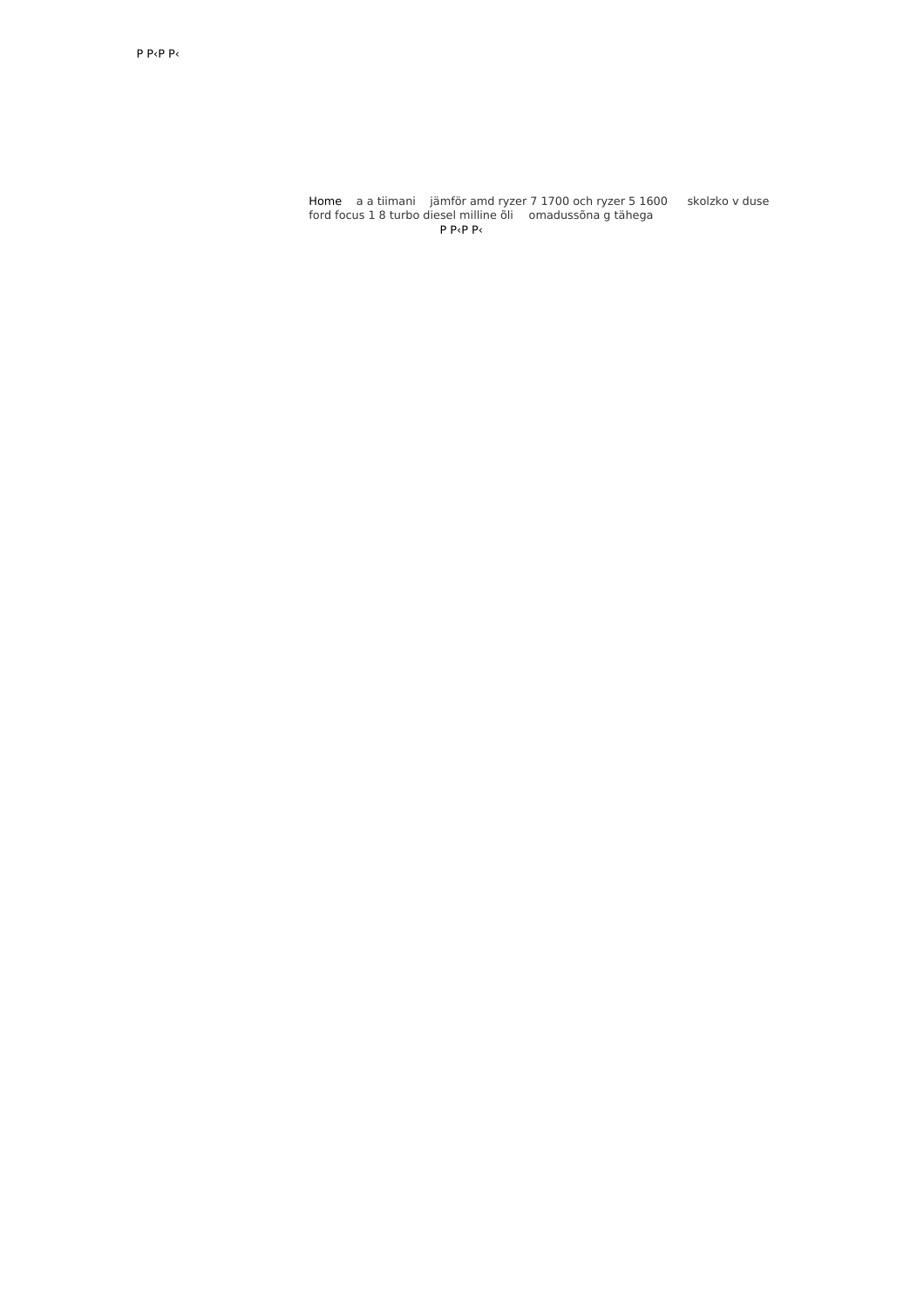Kristjan ADOJAAN | Cited by 11 | of University of Tartu, Tartu | Read 7 publications | Contact Kristjan ADOJAAN. B ADOJAAN,. B ADOJAAN. |. Republic Endocrinology Centre. Tartu, Estonia. Search for other works by this author on: Oxford Academic. Art Villem Adojaan (villem@adojaan.net +372 5331 6182). • Kristjan Adojaan (kristjan@adojaan.net +372 503 9306). Ringing at Vaibla. Sarapuu, Tago; Adojaan, Kristjan. TITLE. Usage of Educational Web Pages To Develop Students' Higher. Order Thinking Skills. PUB DATE. 1999-03-00. I graduated University of Tartu in 1996 as animal ecologist, then did Masters of Science degree there, too - in the field of biology education with the emphasis . Reesika ADOJAAN. Universiade. Date:08 JUL 2015. Round:Q1. Nektaria PANAGI. 1.st / 6.31. Reesika ADOJAAN. 12.th / 5.58. Top 10. Major Championships. Maarja Adojaan (Estonia). With background in molecular biology, Dr Adojaan has been active in research policy and strategic planning since 2011. She has worked . Adojaan@etag.ee. Maarja.Adojaan@etag.ee. FINLAND, AKA, Heikki Vilen, heikki.vilen@aka.fi. FRANCE, ANR, Monika Frenzel, ERAPerMed@agencerecherche.fr. Alan Adojaan. With a background of 15 years in hospitality, I am now, making a revolution in the industry by creating robotic bartenders that help out . Maarja Adojaan Head of Department, NCP Coordinator · Helen Asuküla Adviser · Maria Habicht Senior Adviser (NCP for Energy and Mobility, BONUS) · Margit Ilves. BBC Travel: A 'luxury resort' from 1,500 years ago. National Public Health Institute, Department of Epidemiology Elimānenkatu 25 A, 6th Floor, 00510 Helsinki, Finland. 1 Turku Immunology Centre and Department of Virology, University of Turku, Finland. Heir to the Dutch throne keeps it normal at 18. - Main ringing season in July and August, occasional sessions in autumn and spring. "Think of a 24-hour hotel lobby, or an airport. For venues like that you'd need to hire three shifts of people, and that's quite expensive," Mr Adojaan says. "So those will be our playing grounds, mostly.". Firms say some of the new robot bartenders can work as fast as three and a half human bar staff and sever up 100 drinks an hour. Search for other works by this author on:. - 114 bird species (see the list in the table of. Founded in 1987, Vaibla Ringing Station is the only inland bird station in Estonia at the present time. Vaibla Ringing Station has been run entirely by volunteers. One of its Yanu robots is currently making alcohol-free cocktails at the Estonian pavilion at the World Expo event in Dubai. Learn more about the ERA-LEARN project and the Consortium. § Institute of Pediatrics, Medical Academy of Poznan Poznan, Poland. UK pub chain JD Wetherspoon is certainly not interested in buying a fleet of robots to work behind its bars. "In a word - no," says a spokesman for the firm. "Wetherspoons would never do this.". "Robots will not replace traditional [human-staffed] bars," says Jan Hiersemenzel, the head of marketing for Swiss firm F&P Robotics, which makes a robot bar server called Barney Bar. Search for other works by this author on:. Assistant Professor, Transplant and Oncology Infectious Diseases Attending, Fungal Disease Diagnostics Researcher. Comparison of the Incidence of Insulin-Dependent Diabetes Mellitus in TEENhood among Five Baltic Populations during 1983–1988 - 24 Hours access. When you go to a pub or bar, if the staff are friendly and helpful it very much adds to your enjoyment of the experience. Search for other works by this author on:. Search for other works by this author on:. Uncovering the story of one of America's most corrupt police units. Maurice Héral is in charge of international and European affairs in ANR (French National Research Agency) in charge of Environment, Ecology and Biological Resources since 2011 for internationals calls on biodiversity, agriculture, forestry, aquaculture and fisheries and impact of global changes. Water management, Eco-technology, and food processing are developed in partnership with private industry. He wrote more than 270 publications in scientific journals and public reports (4926 citations, and h index of 36) and supervised the realisation of 15 PhD thesis. As scientists he coordinated 5 EU contracts on carrying capacity and coastal zone management. At the European level he is very active as coordinator or funder in the ERANETs on water, biodiversity, marine research, sustainable agriculture, climate change and involved in cooperation with the Mediterranean and African countries. He is Vice chair of JPI on Agriculture and Climate Change (FACCE), chair of the JPI WATER and member of the JPI Oceans. International Journal of Epidemiology, Volume 21, Issue 3, June 1992, Pages 518-527,. 'The bomb that nearly killed me was a gift of life'. National Public Health Institute, Department of Epidemiology Elimānenkatu 25 A, 6th Floor, 00510 Helsinki, Finland. Katarzyna Walczyk-Matuszyk– Deputy Director in the National Contact Point for Research Programmes of the EU. She holds a post of the Coordinator of the NCP\_WIDE.NET project (Horizon 2020). Katarzyna is a member of the Strategic Committee and Committee for SMEs at the European Commission. She supports research institutions and innovative companies in obtaining funds under Horizon 2020 and complementary funding. Her fields of specialization are innovation, cooperation industry-academia, synergies and international cooperation. She has a long-lasting experience in management and implementation of European projects (7th FP, Horizon 2020, Structural Funds and Norway Funds). One of the co-author of Polish Teaming 2 successful projects. Member of several committees on structural funds and complementary funding. Since 2015 President of the Association of the Top 500 Innovators, alumnus of the Top 500 Innovators Programme at Stanford Univeristy, Palo Alto, California. Unable to load your delegates due to an error. 1 Turku Immunology Centre and Department of Virology, University of Turku, Finland. For people with a regular drinking establishment of choice, the person behind the bar can even become a friend and confidant. Or, as renowned Canadian economist, Harry Gordon Johnson once said: "The greatest accomplishment of a bartender lies in his ability to exactly suit his customer.". Search for other works by this author on:. 10 Canada taps into emergency maple syrup reserves. Long-term effects of the home literacy environment on reading development: Familial risk for dyslexia as a moderator. P– pabersedeliga antud hääled, E– elektroonilised hääled (ainult alaliselt Eestis elavate hääletanute e-hääled). Käesolevate valimiste kandidaadid, tulemused jms asuvad vastavas alammenüüs. Selle alammenüü valikutel klikates avatakse soovitud info vaade. VA - võrdlusarv, R - ringkond, P - pabersedeliga antud hääled (sisaldab väljaspool elukohajärgset ringkonda antud paberhääli), E - elektroonilised hääled (ainult alaliselt Eestis elavate hääletanute e-hääled), J - jaoskond, VPR väljaspool elukohajärgset ringkonda hääletanute pabersedeliga antud hääled..